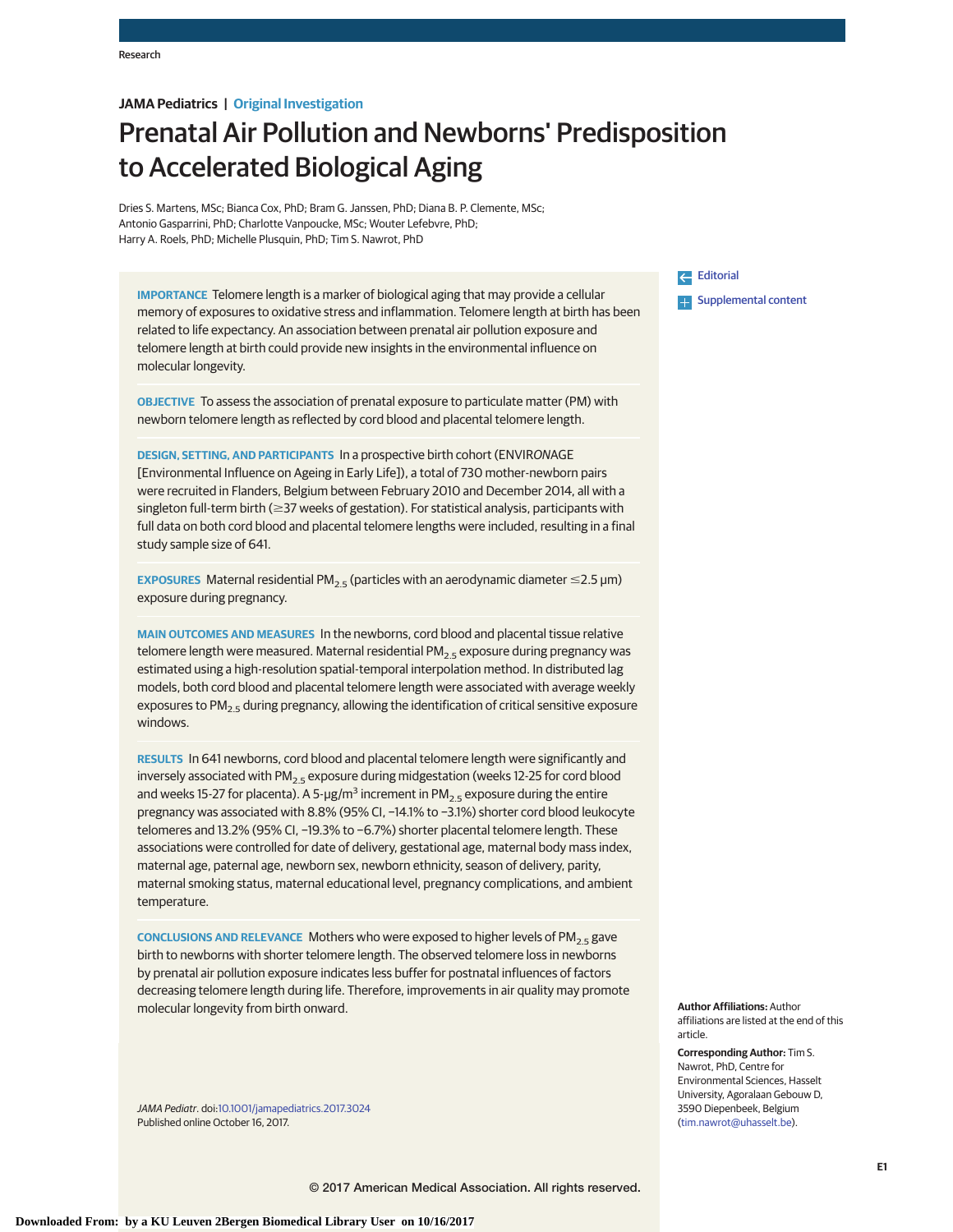elomeres are nucleoprotein structures that cap the end of chromosomes. They can consist of several thousands of tandem-repeated TTAGGG sequences.<sup>1,2</sup> With each cellular division, telomeres shorten. Telomere length (TL) has been associated with age-related diseases and mortality and is considered a marker of biological aging.<sup>3-8</sup> Telomere length is also associated with environmental and lifestyle factors that influence the oxidative stress and inflammatory status in humans, such as smoking,<sup>9</sup> obesity,<sup>10</sup> Mediterranean diet,<sup>11</sup> exposure to violence,<sup>12</sup> and life stress,<sup>13</sup> which underscores the vulnerability of telomeres to reactive oxygen species (ROS). In a 2015 update of the Global Burden of Disease study, ambient particulatematter (PM) was ranked as the sixth most leading risk factor influencing public health worldwide.<sup>14</sup> Increased oxidative stress and inflammation are proposed as underlying mechanisms through which PM may influence human health.<sup>15,16</sup> Exposure to air pollution during in utero life may have adverse effects on the fetus and neonate.<sup>17-19</sup> The ability of PM air pollution to generate ROS has led to the hypothesis that telomere attrition is influenced by air pollution exposure.20 Occupational and population-based studies have described both positive and negative associations between different types of air pollution and TL in adults.<sup>21-27</sup> In general, long-term exposure to PM<sup>25</sup> and black carbon (BC)<sup>24,26</sup> are associated with shorter TL in adults. Because TL is highly variable at birth,<sup>28,29</sup> potential determinants, such as newborn sex,<sup>28</sup> paternal age,<sup>28</sup> maternal prepregnancy body mass index (BMI), $^{20}$  maternal stress, $^{30}$  maternal educational level, $^{31}$ maternal smoking during pregnancy,<sup>32</sup> and maternal residential proximity to a major road, $33$  have recently been explored for explaining this phenomenon. In this regard, we hypothesized that exposure to PM air pollution during pregnancy may contribute to telomere setting at birth. Because in utero life is believed to be a critical time window in the early programming of diseases later in life,<sup>34</sup> unravelling the connection between prenatal air pollution exposure and TL at birth may help to gain new insights in the causes of diseases linked with telomere biological characteristics. In this study, we assessed the association between prenatal exposure to  $PM_{2.5}$  (particulate matter with an aerodynamic diameter ≤2.5 μm) and TL at birth.

## Methods

#### Study Population

From the ongoing population-based prospective Environmental Influence on Ageing in Early Life (ENVIR*ON*AGE) birth cohort study, 730 mothers with a singleton full-term birth (≥37 weeks of gestation) were selected.<sup>35</sup> These mother-newborn pairs were recruited between February 2010 and December 2014 from noon on Fridays to 7 AM Mondays. The study protocol was approved by the ethical committees of Hasselt University and East-Limburg Hospital in Genk, Belgium, and has been carried out according to the Helsinki declaration.<sup>36</sup> The mother's ability to fill out questionnaires in Dutch was a criterion for selection. Owing to missing exposure data (n = 10), the unavailability of DNA or bad DNA quality for cord blood  $(n = 12)$  and placenta  $(n = 51)$ , and too high a variability of TL **Question** Is telomere length at birth (a marker of biological aging) influenced by exposure to particulate matter air pollution during in utero life?

**Findings** In this birth cohort study of 641 mother-newborn pairs, mothers with higher residential exposure to  $PM_{2.5}$  (particulate matter with an aerodynamic diameter  $\leq$  2.5  $\mu$ m air pollution) gave birth to newborns with significantly lower telomere length that could not be explained by other factors including socioeconomic class. For a 5- $\mu$ g/m<sup>3</sup> increase in residential PM<sub>2.5</sub> exposure during pregnancy, cord blood telomeres were 9% shorter and placental telomeres 13% shorter.

**Meaning** Improved air quality may promote molecular longevity from birth onward.

measurement between triplicates of cord blood (n = 10) or placental tissue (n = 9), we obtained cord blood TL samples from 698mother-newborn pairs and placental TL samples from 660. For statistical analysis, we used participants with full data on both cord blood and placental TLs, resulting in a final study sample size of 641.

#### Mean Relative TL Measurement

DNA was extracted from cord blood buffy coat and placental tissue (details on sample collection are provided in eMethods 1 in the Supplement). Mean relative TL was determined in triplicate with a previously<sup>37</sup> described modified quantitative, realtime polymerase chain reaction (qPCR) protocol.<sup>38</sup> For cord blood, the triplicates of the telomere runs showed a coefficient of variation (CV) of 0.68%, those of single-copy gene runs a CV of 0.41%, and those of T/S ratios a CV of 6.4%. For placental telomeres, the triplicates of the telomere runs showed a CV of 0.70%, those of the single-copy gene runs a CV of 0.45%, and those of T/S ratios a CV of 6.9%.

#### Exposure Assessment

Based on the mother's residential address, daily mean  $PM_{2.5}$ concentrations (in micrograms per cubic meter) were estimated using a high-resolution spatial-temporal interpolation method (kriging)<sup>39</sup> in combination with a dispersion model.<sup>40,41</sup> This interpolation method uses hourly measured  $PM<sub>2.5</sub>$  pollution data collected at the official fixed-site monitoring stations (n = 34) and land-cover data obtained from satellite images.<sup>42</sup> The model chain provides daily  $PM_{2.5}$  values on a dense, irregular receptor grid by using data both from the Belgian telemetric air-quality network and emissions from point sources and line sources. In the Flemish region of Belgium, more than 80% ( $R^2$  = 0.8) of the temporal and spatial variability was explained by this interpolation tool.<sup>43</sup> For each week of pregnancy from the date of conception onward, a mean  $PM_{2.5}$ concentration was calculated using daily mean  $PM_{2.5}$  concentrations at the mother's residence. In case the mother had a gestation of less than 40 weeks, exposure was set at zero for the weeks after giving birth. The number of mothers who changed address during pregnancy (69 of 641 [10.7%]) was taken into account when calculating the weekly exposures.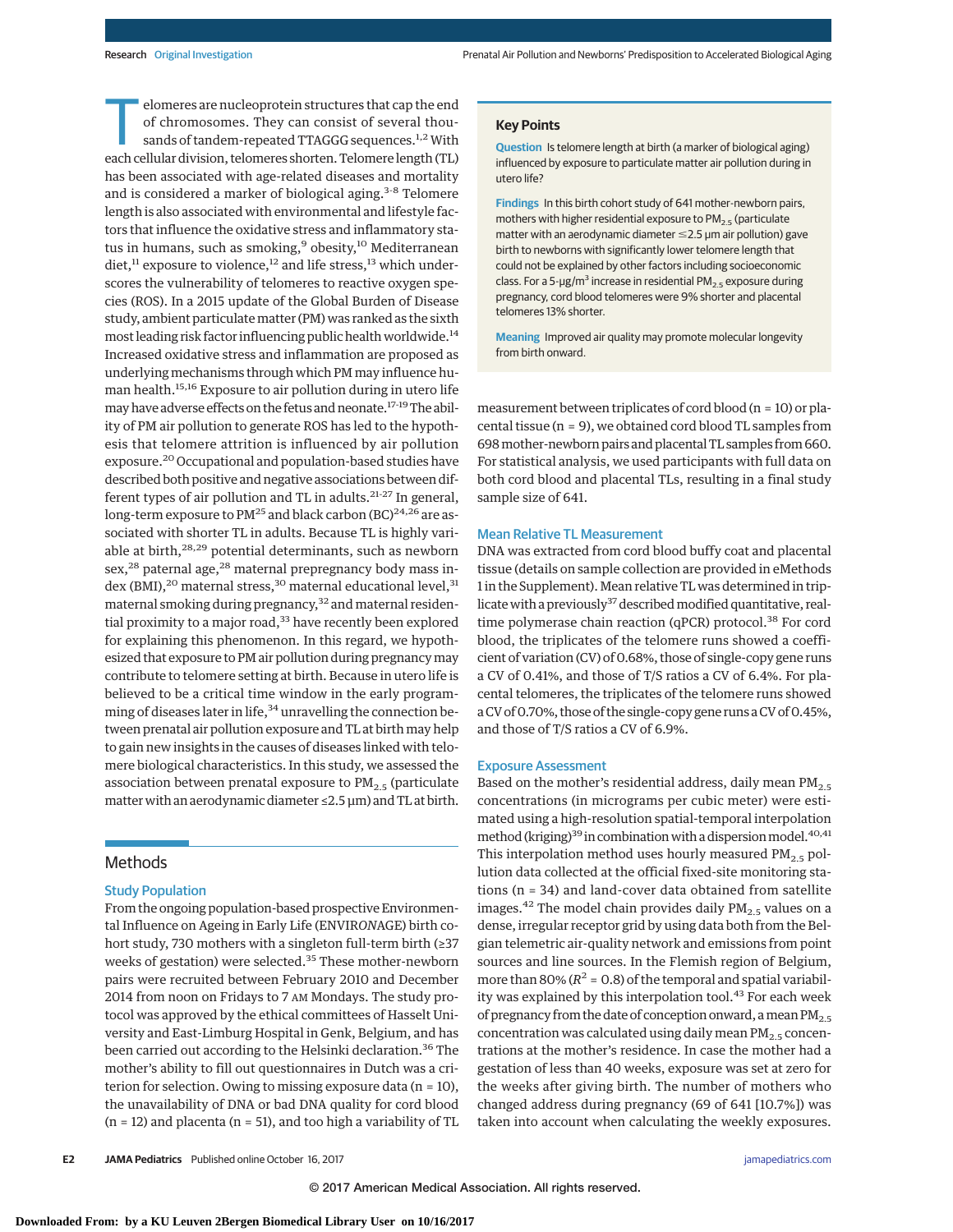Weekly mean ambient temperatures were calculated based on the daily mean temperatures in degrees Celsius provided by the Royal Meteorological Institute, Brussels, Belgium.

## General Study Procedures

At the first antenatal visit (weeks 7-9 of pregnancy), maternal BMI was determined by calculating weight in kilograms divided by height in meters squared. The date of conception was estimated on the basis of the first day of the mother's last menstrual period combined with the first ultrasonographic examination. After delivery, mothers provided written informed consent and completed the study questionnaires in the postdelivery ward. We collected detailed information about the mothers, fathers, and newborns from questionnaires and medical records. Parity was categorized inmothers having their first newborn, having their second newborn, or having their third ormore newborn.Maternal educational level was coded "low" when mothers did not obtain any diploma, "middle" when they obtained a high school diploma, and "high" when they obtained a college or university degree. Maternal smoking status was categorized as "never smoker," "former smoker" when the mother had quit smoking before pregnancy, and "smoker" when smoking continued during pregnancy. Newborns were classified aswhite Europeanwhen 2 ormore grandparentswere Europeans, and non-European when at least 3 grandparents were of non-European origin. The presence of pregnancy complications was defined as the experience by the mother of 1 or more of the following conditions during pregnancy: gestational diabetes, hypertension, infectious disease, preeclampsia, vaginal bleeding, and hyperthyroidism or hypothyroidism. Perinatalmeasures, such as birth date, newborn sex, birth weight, and Apgar score were obtained after birth.

#### Statistical Analysis

We used distributed lag models (DLMs) to model the association between  $\log_{10}$ -transformed TL and mean weekly PM<sub>2.5</sub> exposures during gestationalweeks 1 to 40. A distributed lag (nonlinear) model (DLNM) is defined through a "cross-basis" function, which allows the simultaneous estimation of an (nonlinear) exposure-response association and nonlinear effects across lags, the latter termed *lag-response association*. 44 The exposure-response function was assumed to be linear and the lag structure was modeled using a natural cubic spline with 5 *df*, setting the knots at equally spaced values in the original lag scale (1-40 weeks). The number of knots was chosen based on the Akaike information criterion (AIC).<sup>45</sup> We also included a cross-basis for weekly mean temperature in the model. We used a natural cubic spline with 4 *df* for the temperature-TL function and a natural cubic spline with 5 *df* for the lag structure (with knots at equally spaced values in the original lag scale). In addition, we accounted for a priori selected covariates that include known determinants of newborn or adult TL and variables with a potential link with  $PM_{2.5}$  and TL, such as date of delivery, gestational age, maternal BMI, maternal age, paternal age, newborn's sex, ethnicity, season of delivery, parity, maternal smoking status, maternal educational level, and pregnancy complications.We calculated cumulative effect estimates for the 3 trimesters of pregnancy (weeks 1-13, weeks

14- 26, and weeks 27-40) and the overall (40-week) cumulative estimate. Final estimates are presented as percentage change (with 95% CI) in TL for a 5- $\mu$ g/m<sup>3</sup> increment in PM<sub>2.5</sub>. Details on secondary analyses (ie, average exposure models, effect modification by sex, and nonlinear dose-response models) and sensitivity analyses are provided in eMethods 2 in the [Supplement.](http://jama.jamanetwork.com/article.aspx?doi=10.1001/jamapediatrics.2017.3024&utm_campaign=articlePDF%26utm_medium=articlePDFlink%26utm_source=articlePDF%26utm_content=jamapediatrics.2017.3024) All analyses were performed with the statistical software R, version 3.3.2 (R Project for Statistical Computing) using the dlnm package.<sup>46</sup>

## Results

#### Characteristics of the Study Population

Table 1 describes the general characteristics of the study population (n = 641). The newborns, among them 318 girls (49.6%), had a mean (SD) gestational age of 39.4 (1.0) weeks and a mean (SD) birth weight of 3451 (428) g. Most (n = 567, 88.5%) of the newborns were Europeans of white ethnicity. The mean relative TL of newborns ranged from 0.51 to 1.75 in cord blood and from 0.52 to 1.89 for placental tissue. Associations of covariates with newborn TL are reported in eTable 1 in the [Supplement.](http://jama.jamanetwork.com/article.aspx?doi=10.1001/jamapediatrics.2017.3024&utm_campaign=articlePDF%26utm_medium=articlePDFlink%26utm_source=articlePDF%26utm_content=jamapediatrics.2017.3024) Mean (SD) maternal age was 29.1 (4.6) years, and mean (SD) maternal BMI was 24.3 (4.5). Among the mothers, 351 (54.8%) were primiparous and 224 (34.9%) secundiparous. Mean weekly  $PM_{2.5}$  exposure was 13.4  $\mu$ g/m<sup>3</sup> (5th-95th percentile, 4.3-32.5  $\mu$ g/m<sup>3</sup>). eFigure 1 in the [Supplement](http://jama.jamanetwork.com/article.aspx?doi=10.1001/jamapediatrics.2017.3024&utm_campaign=articlePDF%26utm_medium=articlePDFlink%26utm_source=articlePDF%26utm_content=jamapediatrics.2017.3024) shows the contours of the annual  $PM<sub>2.5</sub>$  exposure in the recruitment area and the places of residence of the mothers during pregnancy.

## Association Between Prenatal PM<sub>2.5</sub> Exposure and Newborn TL

Scatterplots showing newborn TL in association with average  $PM_{2.5}$  exposure during the entire pregnancy are shown in eFigure 2 in the [Supplement.](http://jama.jamanetwork.com/article.aspx?doi=10.1001/jamapediatrics.2017.3024&utm_campaign=articlePDF%26utm_medium=articlePDFlink%26utm_source=articlePDF%26utm_content=jamapediatrics.2017.3024) Lag-specific (weekly) DLM estimates of the association between  $PM_{2.5}$  exposure during pregnancy and TL at birth are presented in the Figure. Cord blood as well as placental TL were inversely associated with  $PM_{2.5}$ exposure during midgestation: significant estimates were observed for weeks 12 to 25 in cord blood (Figure, A), with the largest negative association in week 19 and for weeks 15 to 27 in placenta (Figure, B), with the largest negative association in week 21. In contrast, a positive association between  $PM_{2.5}$ and cord blood TL was observed for exposure in weeks 32 to 34. The estimated overall (weeks 1-40) change in TL for a 5-μg/m<sup>3</sup> increment in PM<sub>2.5</sub> exposure was −8.8% (95% CI, −14.1 to −3.1%) for cord blood and −13.2% (95% CI, −19.3% to −6.7%) for placenta (Table 2). Trimester-specific cumulative estimates were only significant for the second trimester: −9.4% (95% CI, −13.1 to −5.6%) for cord blood and −7.1% (95% CI, −11.6% to −2.4%) for placental TL.

The existence of vulnerable exposure windows (ie, the hypothesis that exposure during some weeks of pregnancy is more critical than during others) was tested by comparing the main DLM model with a DLM model assuming a constant risk during the different weeks of pregnancy (likelihood ratio test on 4 *df*). The main DLM model provided a better fit than the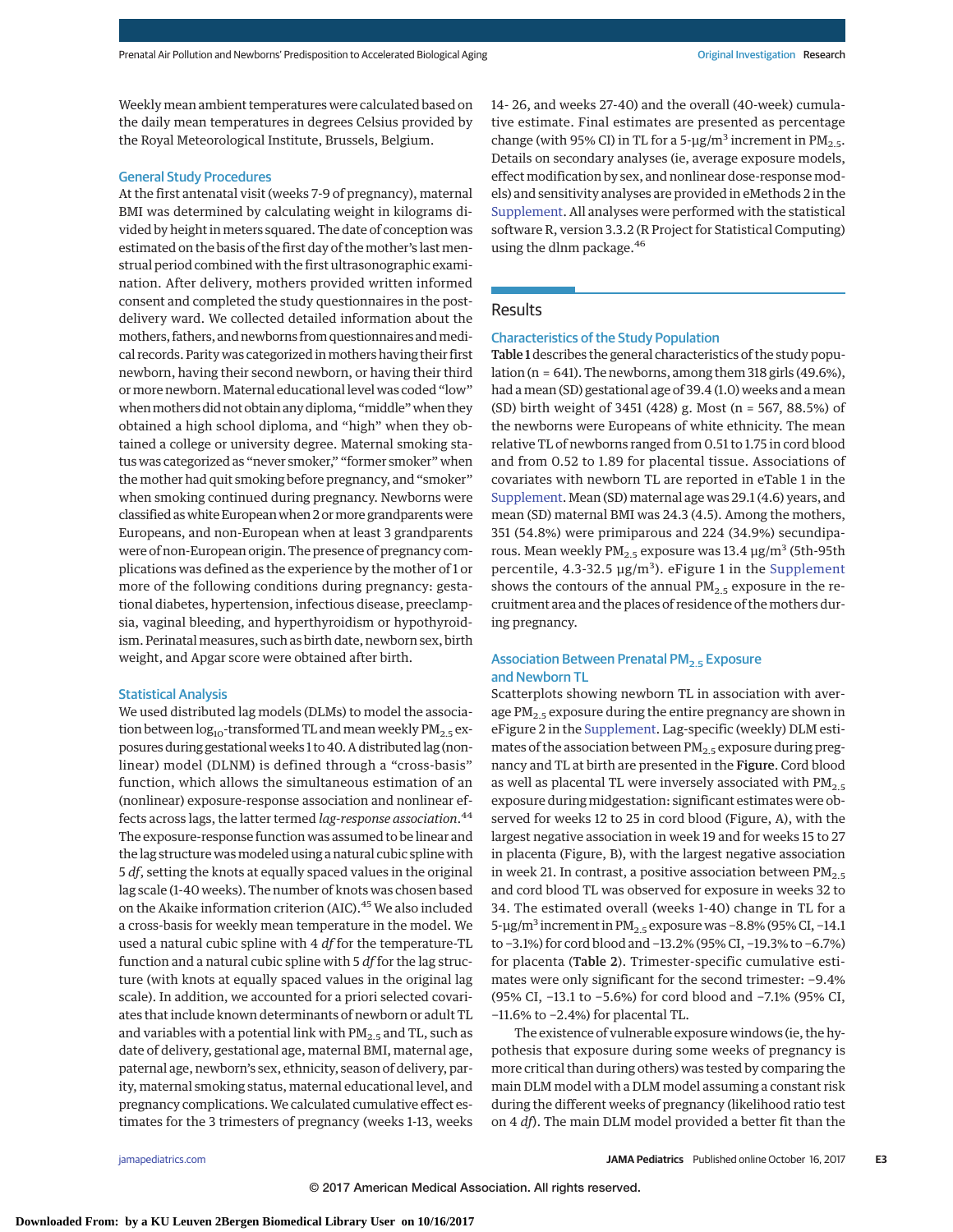| Characteristic                                             | No. (%)             |
|------------------------------------------------------------|---------------------|
| <b>Newborns</b>                                            |                     |
| Birth weight, mean (SD), g                                 | 3451 (428)          |
| <b>Females</b>                                             | 318 (49.6)          |
| <b>White European</b>                                      | 567 (88.5)          |
| Gestational age, wk                                        |                     |
| 37                                                         | 33(5.1)             |
| 38                                                         | 87(13.6)            |
| 39                                                         | 196 (30.6)          |
| 40                                                         | 242 (37.8)          |
| 41                                                         | 83 (12.9)           |
| Season of birth                                            |                     |
| Winter                                                     | 163 (25.4)          |
| Spring                                                     | 140 (21.8)          |
| Summer                                                     | 153 (23.9)          |
| Autumn                                                     | 185 (28.9)          |
| Apgar score 5 min after birth                              |                     |
| $\overline{7}$                                             | 11(1.7)             |
| 8                                                          | 45(7.0)             |
| 9                                                          | 187 (29.2)          |
| 10                                                         | 398 (62.1)          |
| <b>Mothers</b>                                             |                     |
| Age, mean (SD), y                                          | 29.1(4.6)           |
| BMI, mean (SD)                                             | 24.3(4.5)           |
| Educational level <sup>a</sup>                             |                     |
| Low                                                        | 71(11.1)            |
| Middle                                                     | 245 (38.2)          |
| High                                                       | 325 (50.7)          |
| Smoking statusb                                            |                     |
| Never smoker                                               | 401 (62.6)          |
| Former smoker                                              | 159 (24.8)          |
| Current smoker                                             | 81 (12.6)           |
| Pregnancy complications <sup>c</sup>                       | 73 (11.4)           |
| Cesarean delivery                                          | 24(3.7)             |
| Parity                                                     |                     |
| $\mathbf{1}$                                               | 351 (54.8)          |
| $\overline{2}$                                             | 224 (34.9)          |
| $\geq$ 3                                                   | 66 (10.3)           |
| Weekly mean PM <sub>2.5</sub> exposure, µg/m <sup>3d</sup> | 13.4 (4.3 to 32.5)  |
| Weekly mean temperature, <sup>o</sup> C <sup>d</sup>       | 10.7 (-0.2 to 19.4) |
| <b>Fathers</b>                                             |                     |
| Age, mean (SD), y                                          | 31.7(5.3)           |

Abbreviations: BMI, body mass index (calculated as weight in kilograms divided by height in meters squared);  $PM<sub>2.5</sub>$ , particulate matter with an aerodynamic diameter of 2.5 μm or less.

- a Maternal educational level was coded "low" when mothers did not obtain any diploma, "middle" when they obtained a high school diploma, and "high" when they obtained a college or university degree.
- <sup>b</sup> Maternal smoking status was categorized as "never smoker." "former smoker" when quitted smoking before pregnancy, and "smoker" when smoking continued during pregnancy.
- $c$  Pregnancy complications was defined as the experience by the mother of one or more of the following conditions during pregnancy: gestational diabetes, hypertension, infectious disease, pre-eclampsia, vaginal bleeding, and hyperthyroidism or hypothyroidism.
- <sup>d</sup> Presented as mean (5th to 95th percentile) and for the actual pregnancy duration.

constant-risk model for cord blood (AIC, -1418.4 vs -1407.0, *P* = .001) but not for placental telomeres (AIC, -1173.2 vs -1177.4, *P* = .46). The DLM estimates are corroborated by results from the average exposuremodels (Table 2). For instance, the change in TL for a 5- $\mu$ g/m<sup>3</sup> increment in mean PM<sub>2.5</sub> over the entire pregnancy was -8.4% (95% CI, -13.5% to -2.9%) in cord blood and -12.5% (95% CI, -18.4% to -6.2%) in placenta. We did not observe a significant modification in the association by newborn sex for cord and placental TL, and we observed a nonlinear dose-response correlation (eTables 2 and 3 in the [Supple](http://jama.jamanetwork.com/article.aspx?doi=10.1001/jamapediatrics.2017.3024&utm_campaign=articlePDF%26utm_medium=articlePDFlink%26utm_source=articlePDF%26utm_content=jamapediatrics.2017.3024)[ment,](http://jama.jamanetwork.com/article.aspx?doi=10.1001/jamapediatrics.2017.3024&utm_campaign=articlePDF%26utm_medium=articlePDFlink%26utm_source=articlePDF%26utm_content=jamapediatrics.2017.3024) respectively). Assuming constant associations within the strata of lags 1 to 10, 11 to 20, 21 to 30, and 31 to 40 (eFigure 3 in the [Supplement\)](http://jama.jamanetwork.com/article.aspx?doi=10.1001/jamapediatrics.2017.3024&utm_campaign=articlePDF%26utm_medium=articlePDFlink%26utm_source=articlePDF%26utm_content=jamapediatrics.2017.3024), evidence for the positive association between cord blood TL and  $PM_{2.5}$  toward the end of pregnancy is less evident. Cumulative estimates from sensitivity analyses were similar to those from the main model (Table 3).

## Discussion

To our knowledge, this is the first study reporting an association between  $PM_{2.5}$  exposure during in utero life and newborn TL. After adjustment for several covariates and potential confounders, maternal exposure to  $PM<sub>2.5</sub>$  during pregnancy was associated with 8.8% shorter newborn cord blood and 13.2% shorter placental telomeres. By applying distributed lag models based on weekly mean  $PM_{2.5}$  exposures, we identified specific vulnerable periods during pregnancy. Both cord blood and placental TLs were negatively associated with  $PM_{2.5}$ exposure during the second trimester of pregnancy. The finding that early-life TL might forecast life span, as observed in an animal-based study of zebra finches, <sup>47</sup> underlines the importance of the identification of early-life TL determinants. In this regard, our results may have important health consequences later in life because a shorter TL at birth indicates less buffer capacity for postnatal influence of insults (eg, inflammation on TL). Particulate air pollution may generate ROS in a direct manner via the Fenton reaction operating at the particle surface,<sup>48</sup> or in an indirect manner via altered mitochondrial and nicotinamide adenine dinucleotide phosphateoxidase functions or via inflammatory cell activation.<sup>49</sup> Telomeres contain a great amount of guanine bases, which are vulnerable to ROS. Reactive oxygen species can induce DNA breakage, leading to increased telomere shortening in addition to cellular replication.<sup>50</sup> The major route for airborne particles to enter the maternal organism is via inhalation. Ultrafine particles (UFPs) with a diameter less than 0.1 μm (<100 nm) are able to cross the airway-blood barrier, may enter the bloodstream, and are transported to different body compartments.51-53 Whether particles can cross the placental barrier is still debated because of the rather limited evidence. Nevertheless, it has been shown recently that nanoparticles up to 240 nm can cross the human placental barrier and nanoparticles up to 500 nm may enter the fetal circulation in mice.54,55 An elevated oxidative stress status in both mother and newborn may be a potential explanation for our findings concerning  $PM<sub>2.5</sub>$  exposure observed in the present study. Earlier studies present positive associations between air pollu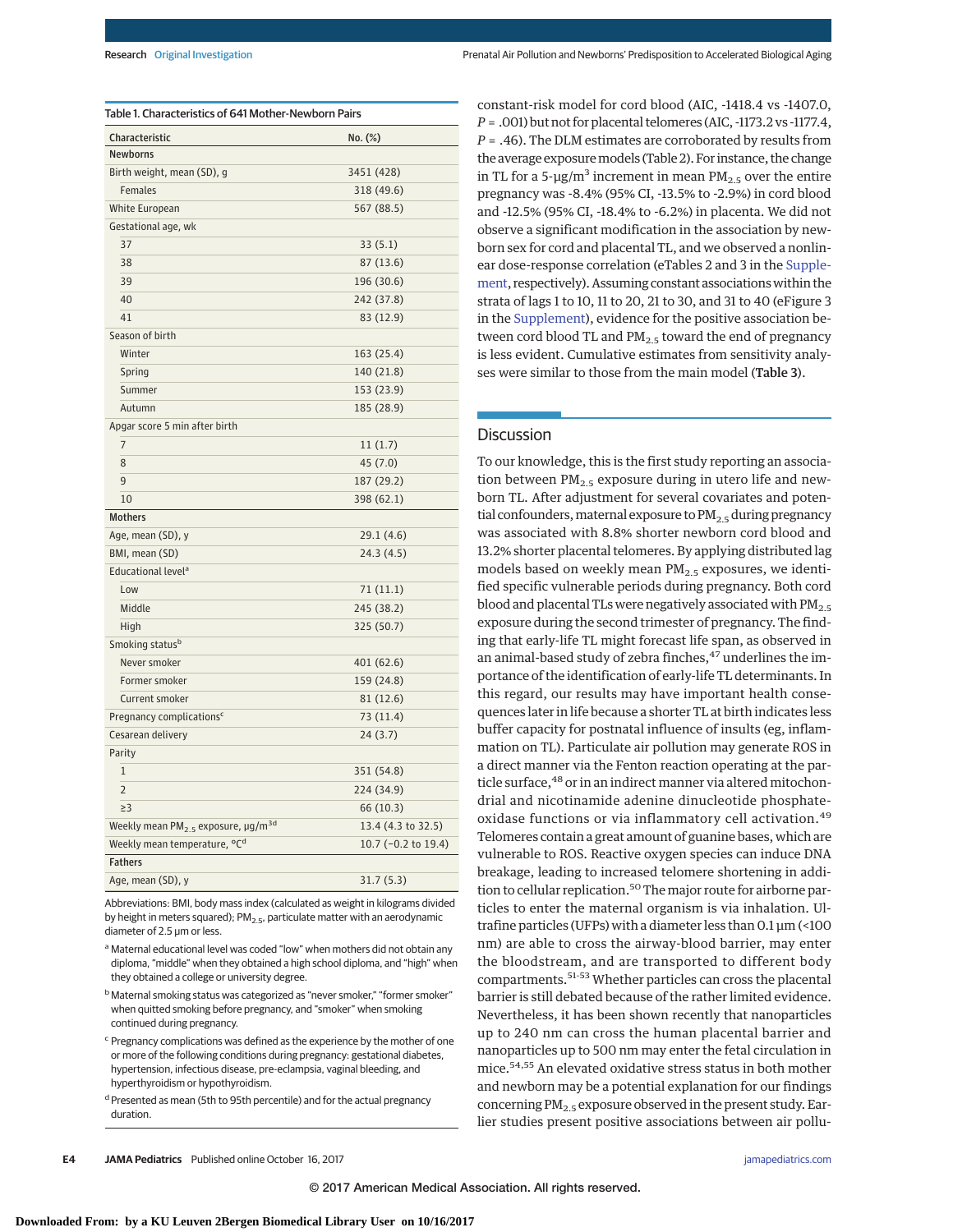Figure. Cord Blood and Placental Telomere Length (TL) in Association With Week-Specific Prenatal PM<sub>2.5</sub> Exposure During Pregnancy



Week-specific estimates provided as a percentage change in mean relative TL (with 95% CI) for a  $5-\mu g/m^3$ increment of  $PM<sub>2.5</sub>$  air pollution exposure. Models were adjusted for date of delivery, gestational age, maternal body mass index, maternal age, paternal age, newborn sex, newborn ethnicity, season of delivery, parity, maternal smoking status, maternal educational level, pregnancy complications, and ambient temperature. PM<sub>2.5</sub> indicates particulate matter with an aerodynamic diameter of 2.5 μm or less.

#### Table 2. Association Between Newborn Telomere Length and Prenatal PM $_{2.5}$  Exposure<sup>a</sup>

|                                | Percentage Change (95% CI)                             |                               |  |  |  |
|--------------------------------|--------------------------------------------------------|-------------------------------|--|--|--|
| <b>Exposure Window</b>         | <b>Distributed Lag Model</b><br>Average Exposure Model |                               |  |  |  |
| Cord Blood ( $n = 641$ )       |                                                        |                               |  |  |  |
| Overall (1-40 wk) <sup>b</sup> | $-8.8$ ( $-14.1$ to $-3.1$ )                           | $-8.4$ ( $-13.5$ to $-2.9$ )  |  |  |  |
| Trimester 1                    | $-2.3$ ( $-6.1$ to 1.7)                                | $-0.8$ ( $-4.7$ to 3.2)       |  |  |  |
| Trimester 2                    | $-9.4$ ( $-13.1$ to $-5.6$ )                           | $-9.8$ ( $-13.3$ to $-6.2$ )  |  |  |  |
| Trimester 3                    | $3.1$ (-1.8 to 8.3)                                    | $2.6$ (-1.4 to 6.8)           |  |  |  |
| Placental Tissue ( $n = 641$ ) |                                                        |                               |  |  |  |
| Overall $(1-40 \text{ wk})^b$  | $-13.2$ ( $-19.3$ to $-6.7$ )                          | $-12.5$ ( $-18.4$ to $-6.2$ ) |  |  |  |
| Trimester 1                    | $-1.4$ (-6.0 to 3.5)                                   | $-0.8$ ( $-5.5$ to 4.1)       |  |  |  |
| Trimester 2                    | $-7.1$ ( $-11.6$ to $-2.4$ )                           | $-7.4$ ( $-11.7$ to $-2.9$ )  |  |  |  |
| Trimester 3                    | $-5.3$ ( $-10.8$ to 0.5)                               | $-4.5$ ( $-9.0$ to 0.2)       |  |  |  |

Abbreviations: BMI, body mass index;  $PM<sub>2.5</sub>$ , particulate matter with an aerodynamic diameter of 2.5 μm or less.

 $^{\rm a}$  Estimates provided as a percentage change in mean relative telomere length for a 5- $\mu$ g/m<sup>3</sup> increment in PM<sub>2.5</sub>, estimated by distributed lag models using weekly mean exposures, and by mean PM<sub>2.5</sub> during specific exposure windows (average exposure model).

<sup>b</sup> In the average exposure models, the overall exposure window of 1 to 40 weeks is the actual pregnancy duration (ranging from 37-41 weeks). Models were adjusted for date of delivery, gestational age, maternal BMI, maternal age, paternal age, newborn sex, newborn ethnicity, season of delivery, parity, maternal smoking status, maternal educational level, pregnancy complications, and ambient temperature.

tion exposure and placental tissue nitrosative stress<sup>56</sup> and mitochondrial oxidative stress.<sup>57</sup> We identified the midpregnancy period as a critical time window for the association of  $PM<sub>2.5</sub>$  exposure with newborn TL. This finding is in agreement with the development of the placental barrier and maternal-fetal circulation. In the first months of pregnancy, the placental barrier remains thick with no perfusion but becomes thinner during the course of pregnancy concomitantly with increased fetal capillary development until week 10, which from then onward will facilitate an enhanced maternal-fetal exchange of nutrients and waste products.<sup>58</sup> Exposure to  $PM_{2.5}$  late in pregnancy (from weeks 32-34) is associated with longer telomeres in cord blood, although evidence is not conclusive. This finding may suggest the

presence of a potential compensatory or overcompensatory mechanism in response to air pollution exposure in cord that is absent in placenta. Positive associations between leukocyte TL and recent exposure to air pollution have been observed previously in adults.<sup>21,22,25</sup> An increase of telomerase activity in lymphocytes and a clonal expansion of subpopulations of lymphocytes with longer telomeres following acute exposure have been suggested as potential underlying mechanisms.<sup>21,59,60</sup> Telomere length as assessed in the present study is a result of the combination between shortening and elongating processes prior to the telomere assessment time point. However, owing to the cumulative burden of oxidative stress during the entire pregnancy, overall newborn TL was inversely associated with prenatal exposure to air pollution. The stronger overall influence of PM on placental telomeres compared with cord blood may be due to this potential compensatory mechanism in cord blood, as we observed both positive and negative estimates for  $PM_{2.5}$ exposure and cord blood TL during pregnancy, whereas all estimates were negative for placental TL.

#### Strengths and Limitations

Our study has several strengths. First, we have a large sample size of newborns with matching cord blood and placental tissue to study TL in relation to  $PM_{2.5}$  air pollution exposure. Second, we used high-resolution exposure estimates based on the home addresses of the mothers, and we integrated daily concentrations to estimate weekly mean exposure during pregnancy. Compared with the more conventional approach of averaging exposures over relatively large time windows (trimesters or the entire pregnancy), the use of DLM allowed a more detailed investigation of prenatal exposure windows and enabled the identification of midpregnancy as a critical period for the association of PM<sub>2.5</sub> with TL in cord blood as well as placenta. Third, our findings are generalizable because our study population is representative of the gestational segment of the population at large.<sup>35</sup>

However owing to spatial variations in  $PM_{2.5}$  concentrations, differences in exposuremay exist, as our population was recruited in a relatively small area. Our study should also be interpreted within the context of its potential limitations. Our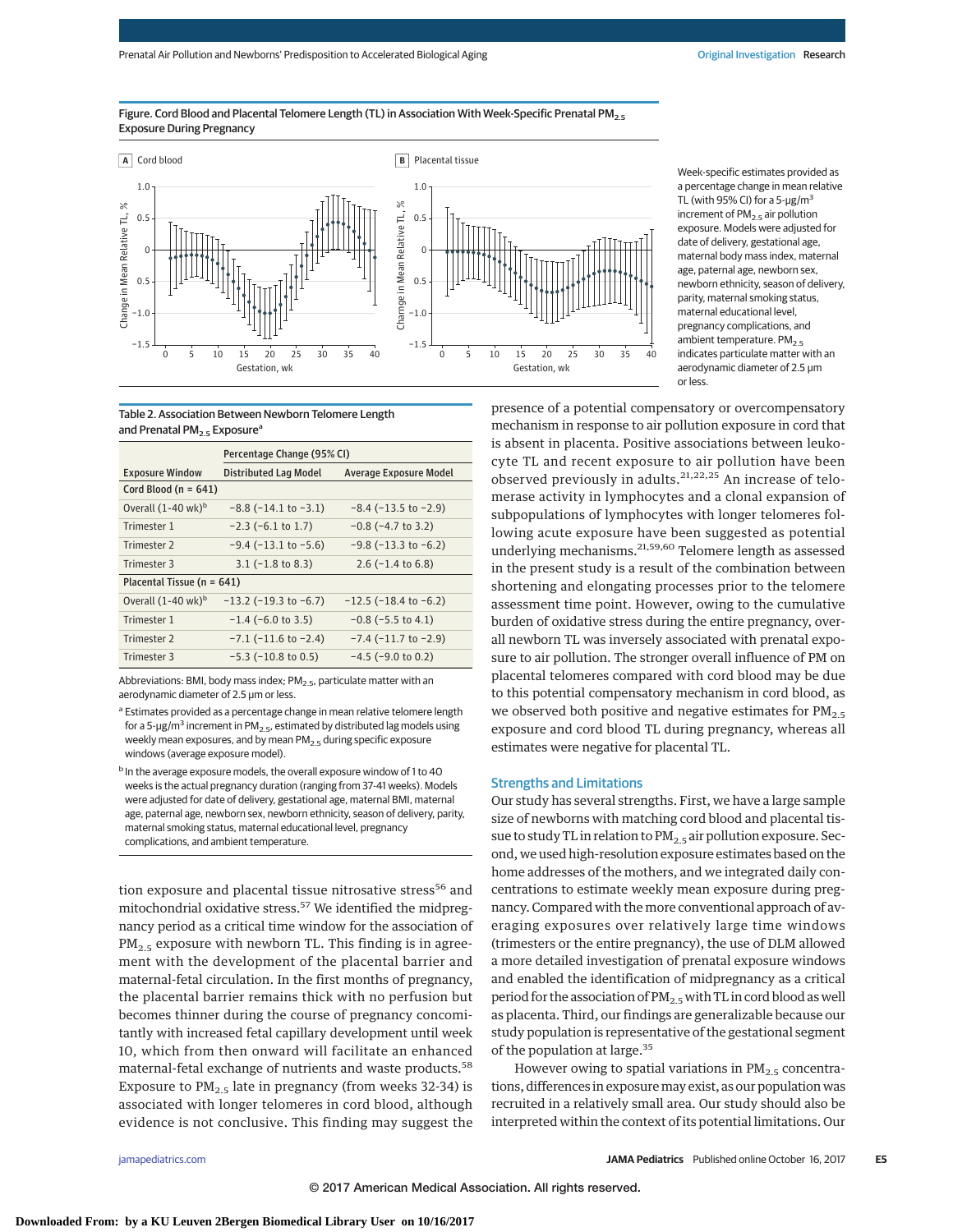#### Table 3. Sensitivity Analyses<sup>a</sup>

|                                                |     | Percentage Change (95% CI)        |                                  |  |
|------------------------------------------------|-----|-----------------------------------|----------------------------------|--|
| Model                                          | No. | <b>Cord Blood Telomere Length</b> | <b>Placental Telomere Length</b> |  |
| Main model                                     | 641 | $-8.8$ ( $-14.1$ to $-3.1$ )      | $-13.2$ (-19.3 to -6.7)          |  |
| Unconstrained lag structure                    | 641 | $-8.4$ ( $-14.0$ to $-2.5$ )      | $-14.0$ ( $-20.2$ to $-7.3$ )    |  |
| Additional adjustment for month of delivery    | 641 | $-9.2$ ( $-14.6$ to $-3.4$ )      | $-12.3$ ( $-18.6$ to $-5.6$ )    |  |
| Excluding non-European mothers                 | 567 | $-8.7$ ( $-14.4$ to $-2.6$ )      | $-11.9$ ( $-18.6$ to $-4.8$ )    |  |
| Excluding mothers with low educational level   | 570 | $-10.0$ ( $-15.4$ to $-4.1$ )     | $-13.4$ ( $-19.8$ to $-6.4$ )    |  |
| Excluding current and former smokers           | 401 | $-12.1$ ( $-18.8$ to $-4.9$ )     | $-16.2$ ( $-23.5$ to $-8.2$ )    |  |
| Excluding mothers with pregnancy complications | 568 | $-9.1$ ( $-14.7$ to $-3.2$ )      | $-14.3$ ( $-20.7$ to $-7.4$ )    |  |
| Excluding cesarean deliveries                  | 617 | $-8.7$ ( $-14.1$ to $-2.9$ )      | $-12.8$ ( $-19.0$ to $-6.1$ )    |  |
| Excluding all of the above                     | 281 | $-14.0$ ( $-21.9$ to $-5.2$ )     | $-13.3$ ( $-22.3$ to $-3.2$ )    |  |

Abbreviations: BMI, body mass index; PM<sub>2.5</sub>, particulate matter with an aerodynamic diameter of 2.5 μm or less.

<sup>a</sup> Estimates provided as a cumulative (weeks 1-40) percentage change in mean relative telomere length for a 5- $\mu$ g/m<sup>3</sup> increment in PM<sub>2.5</sub>. Models were adjusted for date of delivery, gestational age, maternal BMI, maternal age,

paternal age, newborn sex, newborn ethnicity, season of delivery, parity, maternal smoking status, maternal educational level, pregnancy complications, and ambient temperature. The season of delivery was removed from the model adjusting for month of delivery.

results are based on exposure at the maternal residence, and potential misclassification may be present because we could not account for other exposure sources that contribute to personal exposure, such as exposure during a commute, at work, and elsewhere. However, proxies of exposure, such as residential proximity to major roads, have been shown recently to be associated with internal exposure to nanosized particles, reflecting exposure to black carbon.<sup>61</sup> The assessment of TL at birth represents a specific snapshot in the gestational period. We were not able to evaluate telomere dynamics throughout the entire pregnancy period, and, in view of our results, the role of telomerase needs further evaluation. Parental TL may be a determinant of the initial telomere length setting of the next generation.<sup>28</sup> Because parents exposed to  $PM<sub>2.5</sub>$  may have shorter telomeres, the association between  $PM<sub>2.5</sub>$  exposure and newborn TL may be mediated by parental TLs. Unfortunately, this mediation could not be evaluated in the ENVIR*ON*AGE study because data on parental TLs were not available.

## **Conclusions**

To our knowledge, this study is the first to report an association between prenatal exposure to  $PM_{2.5}$  air pollution and TL at birth, both in cord blood and placental tissue. We theorize that biological aging is associated with  $PM_{2.5}$  air pollution exposure, even before birth, which may underlie potential adverse health consequences later in life. This study adds to the growing body of evidence that even relatively low levels of prenatal exposure to air pollution contributes to fetal programming at the molecular level and more precisely at the level of telomere biological features. Adequate reduction of environmental fine-particle air pollution levels may promote longevity as from birth onwards and may enhance overall quality of life. Prospective follow-up studies are needed to further elucidate the outcome of  $PM_{2.5}$ -linked telomere shortening at birth in relation to pediatric and adult health and disease later in life.

#### ARTICLE INFORMATION

**Accepted for Publication:** July 11, 2017. **Published Online:** October 16, 2017. doi[:10.1001/jamapediatrics.2017.3024](http://jama.jamanetwork.com/article.aspx?doi=10.1001/jamapediatrics.2017.3024&utm_campaign=articlePDF%26utm_medium=articlePDFlink%26utm_source=articlePDF%26utm_content=jamapediatrics.2017.3024)

**Author Affiliations:** Centre for Environmental Sciences, Hasselt University, Hasselt, Belgium (Martens, Cox, Janssen, Clemente, Roels, Plusquin, Nawrot); Instituto de Salud Global, Centre for Research in Environmental Epidemiology, Barcelona, Spain (Clemente); Department of Experimental and Health Sciences, Universitat Pompeu Fabra, Barcelona, Spain (Clemente); Department of Social and Environmental Health Research, London School of Hygiene & Tropical Medicine (LSHTM), London, England (Gasparrini); Department of Medical Statistics, LSHTM, London, England (Gasparrini); Belgian Interregional Environment Agency, Brussels, Belgium (Vanpoucke); Flemish Institute for Technological Research, Mol, Belgium (Lefebvre); Louvain Centre for Toxicology and Applied Pharmacology, Université catholique de Louvain, Brussels, Belgium (Roels); Department of Public Health & Primary Care, Leuven University, Leuven, Belgium (Nawrot).

**Author Contributions:** Mr Martens and Dr Nawrot had full access to all of the data in the study and take responsibility for the integrity of the data and the accuracy of the data analysis. Study concept and design: Martens, Janssen,

Nawrot. Acquisition, analysis, or interpretation of data: All authors.

Drafting of the manuscript: Martens, Cox, Nawrot. Critical revision of the manuscript for important intellectual content: Martens, Janssen, Clemente, Gasparrini, Vanpoucke, Lefebvre, Roels, Plusquin, Nawrot.

Statistical analysis: Martens, Cox, Gasparrini,

Nawrot.

Obtained funding: Nawrot. Administrative, technical, or material support: Martens, Janssen, Clemente, Lefebvre, Plusquin, Nawrot.

Study supervision: Nawrot.

**Conflict of Interest Disclosures:** None reported.

**Funding/Support:** The ENVIRONAGE birth cohort is supported by grant ERC-StG310898 from the EU Program "Ideas" and by the grant FWO, G073315N from the Flemish Scientific Fund. Dr Cox is a postdoctoral fellow of the Flemish Scientific Fund supported by grant 12Q0517N. Dr Gasparrini's contribution was supported by grant MR/ M022625/1 from the Medical Research Council UK.

**Role of the Funder/Sponsor:** The funding sources had no role in the design and conduct of the study; collection, management, analysis, and interpretation of the data; preparation, review, or approval of the manuscript; and decision to submit the manuscript for publication.

**Additional Contributions:** We thank Benoit Nemery, MD, PhD (full professor of occupational & environmental medicine at the Department of Public Health and Primary care, Leuven University, Belgium), for his critical revision of the manuscript and Immaculata De Vivo, MPH, PhD (associate professor in the Department of Epidemiology, Harvard School of Public Health, Boston, Massachusetts), for providing help by the telomere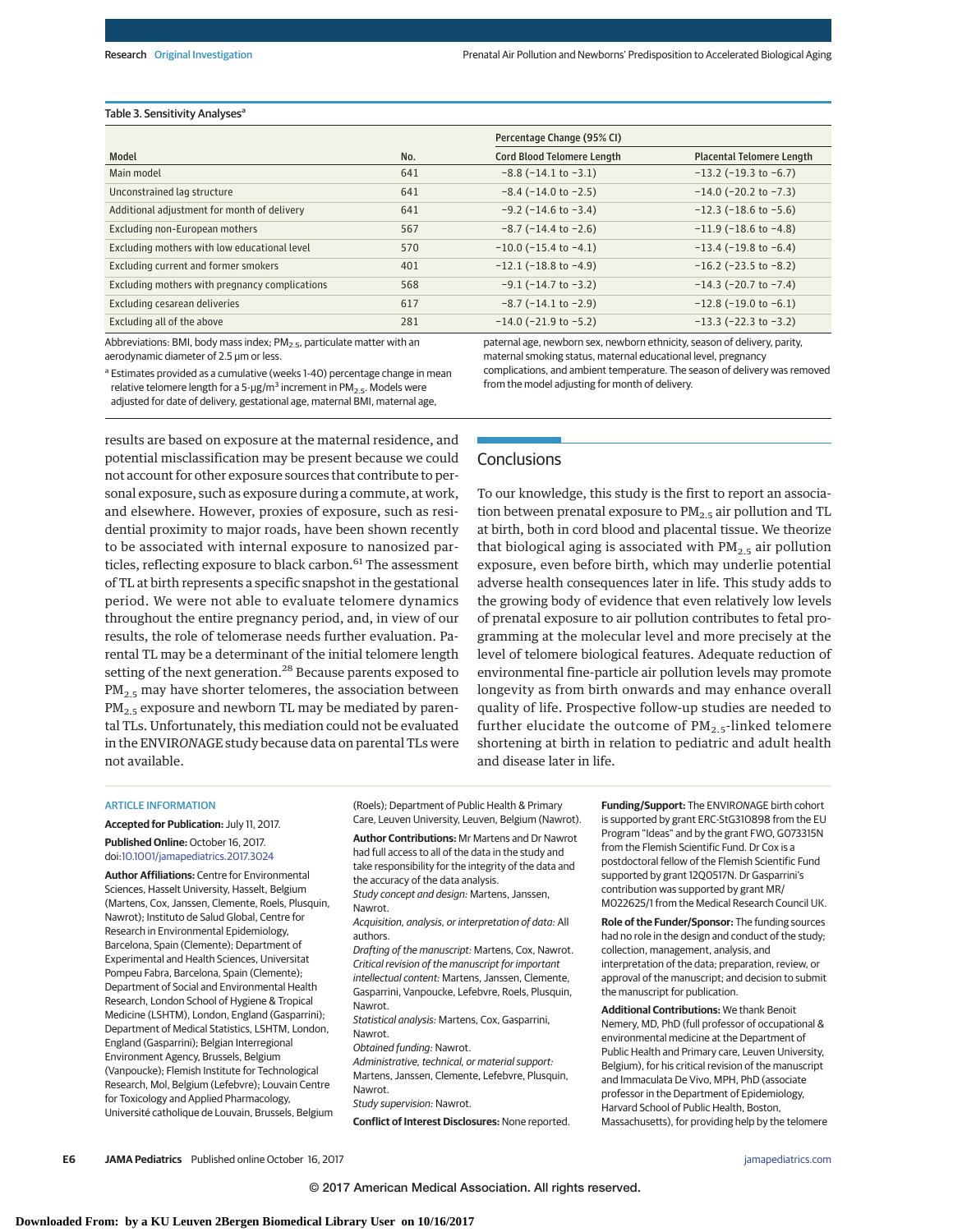assay. They did not receive any compensation for their contribution to this work.

#### **REFERENCES**

**1**. Blackburn EH. Structure and function of telomeres. Nature[. 1991;350\(6319\):569-573.](https://www.ncbi.nlm.nih.gov/pubmed/1708110)

**2**. O'Sullivan RJ, Karlseder J. Telomeres: protecting chromosomes against genome instability. [Nat Rev](https://www.ncbi.nlm.nih.gov/pubmed/20125188) Mol Cell Biol[. 2010;11\(3\):171-181.](https://www.ncbi.nlm.nih.gov/pubmed/20125188)

**3**. Benetos A, Okuda K, Lajemi M, et al. Telomere length as an indicator of biological aging: the gender effect and relation with pulse pressure and pulse wave velocity. Hypertension[. 2001;37\(2 pt 2\):](https://www.ncbi.nlm.nih.gov/pubmed/11230304) [381-385.](https://www.ncbi.nlm.nih.gov/pubmed/11230304)

**4**. Cawthon RM, Smith KR, O'Brien E, Sivatchenko A, Kerber RA. Association between telomere length in blood and mortality in people aged 60 years or older. Lancet[. 2003;361\(9355\):393-395.](https://www.ncbi.nlm.nih.gov/pubmed/12573379)

**5**. Demissie S, Levy D, Benjamin EJ, et al. Insulin resistance, oxidative stress, hypertension, and leukocyte telomere length in men from the Framingham Heart Study. Aging Cell[. 2006;5\(4\):](https://www.ncbi.nlm.nih.gov/pubmed/16913878) [325-330.](https://www.ncbi.nlm.nih.gov/pubmed/16913878)

**6**. Haycock PC, Heydon EE, Kaptoge S, Butterworth AS, Thompson A, Willeit P. Leucocyte telomere length and risk of cardiovascular disease: systematic review and meta-analysis. BMJ[. 2014;](https://www.ncbi.nlm.nih.gov/pubmed/25006006) [349:g4227.](https://www.ncbi.nlm.nih.gov/pubmed/25006006)

**7**. Hunt SC, Kimura M, Hopkins PN, et al. Leukocyte telomere length and coronary artery calcium. [Am J](https://www.ncbi.nlm.nih.gov/pubmed/25960381) Cardiol[. 2015;116\(2\):214-218.](https://www.ncbi.nlm.nih.gov/pubmed/25960381)

**8**. Willeit P, Raschenberger J, Heydon EE, et al. Leucocyte telomere length and risk of type 2 diabetes mellitus: new prospective cohort study and literature-based meta-analysis. [PLoS One](https://www.ncbi.nlm.nih.gov/pubmed/25390655). [2014;9\(11\):e112483.](https://www.ncbi.nlm.nih.gov/pubmed/25390655)

**9**. Nawrot TS, Staessen JA, Holvoet P, et al. Telomere length and its associations with oxidized-LDL, carotid artery distensibility and smoking. [Front Biosci \(Elite Ed\)](https://www.ncbi.nlm.nih.gov/pubmed/20515788). 2010;2: [1164-1168.](https://www.ncbi.nlm.nih.gov/pubmed/20515788)

**10**. Müezzinler A, Zaineddin AK, Brenner H. Body mass index and leukocyte telomere length in adults: a systematic review and meta-analysis. [Obes Rev](https://www.ncbi.nlm.nih.gov/pubmed/24165286). [2014;15\(3\):192-201.](https://www.ncbi.nlm.nih.gov/pubmed/24165286)

**11**. Crous-Bou M, Fung TT, Prescott J, et al. Mediterranean diet and telomere length in Nurses' Health Study: population based cohort study. [BMJ](https://www.ncbi.nlm.nih.gov/pubmed/25467028). [2014;349:g6674.](https://www.ncbi.nlm.nih.gov/pubmed/25467028)

**12**. Theall KP, Shirtcliff EA, Dismukes AR, Wallace M, Drury SS. Association between neighborhood violence and biological stress in children.[JAMA](https://www.ncbi.nlm.nih.gov/pubmed/27842189) Pediatr[. 2017;171\(1\):53-60.](https://www.ncbi.nlm.nih.gov/pubmed/27842189)

**13**. Epel ES, Blackburn EH, Lin J, et al. Accelerated telomere shortening in response to life stress. [Proc](https://www.ncbi.nlm.nih.gov/pubmed/15574496) Natl Acad SciUSA[. 2004;101\(49\):17312-17315.](https://www.ncbi.nlm.nih.gov/pubmed/15574496)

**14**. GBD 2015 Risk Factors Collaborators. Global, regional, and national comparative risk assessment of 79 behavioural, environmental and occupational, and metabolic risks or clusters of risks, 1990-2015: a systematic analysis for the Global Burden of Disease Study 2015. Lancet[. 2016;388\(10053\):](https://www.ncbi.nlm.nih.gov/pubmed/27733284) [1659-1724.](https://www.ncbi.nlm.nih.gov/pubmed/27733284)

**15**. Kelly FJ. Oxidative stress: its role in air pollution and adverse health effects. [Occup Environ Med](https://www.ncbi.nlm.nih.gov/pubmed/12883027). [2003;60\(8\):612-616.](https://www.ncbi.nlm.nih.gov/pubmed/12883027)

**16**. Schins RP, Lightbody JH, Borm PJ, Shi T, Donaldson K, Stone V. Inflammatory effects of coarse and fine particulate matter in relation to chemical and biological constituents. [Toxicol Appl](https://www.ncbi.nlm.nih.gov/pubmed/14962500) Pharmacol[. 2004;195\(1\):1-11.](https://www.ncbi.nlm.nih.gov/pubmed/14962500)

**17**. Glinianaia SV, Rankin J, Bell R, Pless-Mulloli T, Howel D. Particulate air pollution and fetal health: a systematic review of the epidemiologic evidence. Epidemiology[. 2004;15\(1\):36-45.](https://www.ncbi.nlm.nih.gov/pubmed/14712145)

**18**. Pedersen M, Giorgis-Allemand L, Bernard C, et al. Ambient air pollution and low birthweight: a European cohort study (ESCAPE). [Lancet Respir](https://www.ncbi.nlm.nih.gov/pubmed/24429273) Med[. 2013;1\(9\):695-704.](https://www.ncbi.nlm.nih.gov/pubmed/24429273)

**19**. Winckelmans E, Cox B, Martens E, Fierens F, Nemery B, Nawrot TS. Fetal growth and maternal exposure to particulate air pollution: more marked effects at lower exposure and modification by gestational duration. [Environ Res](https://www.ncbi.nlm.nih.gov/pubmed/26056995). 2015;140: [611-618.](https://www.ncbi.nlm.nih.gov/pubmed/26056995)

**20**. Martens DS, Nawrot TS. Air pollution stress and the aging phenotype: the telomere connection. [Curr Environ Health Rep](https://www.ncbi.nlm.nih.gov/pubmed/27357566). 2016;3(3):258-269.

**21**. Dioni L, Hoxha M, Nordio F, et al. Effects of short-term exposure to inhalable particulate matter on telomere length, telomerase expression, and telomerase methylation in steel workers. [Environ](https://www.ncbi.nlm.nih.gov/pubmed/21169126) Health Perspect[. 2011;119\(5\):622-627.](https://www.ncbi.nlm.nih.gov/pubmed/21169126)

**22**. Hou L, Wang S, Dou C, et al. Air pollution exposure and telomere length in highly exposed subjects in Beijing, China: a repeated-measure study. Environ Int[. 2012;48:71-77.](https://www.ncbi.nlm.nih.gov/pubmed/22871507)

**23**. Hoxha M, Dioni L, Bonzini M, et al. Association between leukocyte telomere shortening and exposure to traffic pollution: a cross-sectional study on traffic officers and indoor office workers. [Environ Health](https://www.ncbi.nlm.nih.gov/pubmed/19772576). 2009;8:41.

**24**. McCracken J, Baccarelli A, Hoxha M, et al. Annual ambient black carbon associated with shorter telomeres in elderly men: Veterans Affairs Normative Aging Study. [Environ Health Perspect](https://www.ncbi.nlm.nih.gov/pubmed/21465749). [2010;118\(11\):1564-1570.](https://www.ncbi.nlm.nih.gov/pubmed/21465749)

**25**. Pieters N, Janssen BG, Dewitte H, et al. Biomolecular markers within the core axis of aging and particulate air pollution exposure in the elderly: a cross-sectional study. [Environ Health Perspect](https://www.ncbi.nlm.nih.gov/pubmed/26672058). [2016;124\(7\):943-950.](https://www.ncbi.nlm.nih.gov/pubmed/26672058)

**26**. Ward-Caviness CK, Nwanaji-Enwerem JC, Wolf K, et al. Long-term exposure to air pollution is associated with biological aging. [Oncotarget](https://www.ncbi.nlm.nih.gov/pubmed/27793020). 2016;7 [\(46\):74510-74525.](https://www.ncbi.nlm.nih.gov/pubmed/27793020)

**27**. Wong JY, De Vivo I, Lin X, Christiani DC. Cumulative PM(2.5) exposure and telomere length in workers exposed to welding fumes. [J Toxicol](https://www.ncbi.nlm.nih.gov/pubmed/24627998) Environ Health A[. 2014;77\(8\):441-455.](https://www.ncbi.nlm.nih.gov/pubmed/24627998)

**28**. Factor-Litvak P, Susser E, Kezios K, et al. Leukocyte telomere length in newborns: implications for the role of telomeres in human disease. Pediatrics[. 2016;137\(4\):e20153927.](https://www.ncbi.nlm.nih.gov/pubmed/26969272)

**29**. Okuda K, Bardeguez A, Gardner JP, et al. Telomere length in the newborn. [Pediatr Res](https://www.ncbi.nlm.nih.gov/pubmed/12193671). 2002; [52\(3\):377-381.](https://www.ncbi.nlm.nih.gov/pubmed/12193671)

**30**. Entringer S, Epel ES, Lin J, et al. Maternal psychosocial stress during pregnancy is associated with newborn leukocyte telomere length. [Am J](https://www.ncbi.nlm.nih.gov/pubmed/23200710) Obstet Gynecol[. 2013;208\(2\):134.e1-134.e7, e17.](https://www.ncbi.nlm.nih.gov/pubmed/23200710)

**31**. Wojcicki JM, Olveda R, Heyman MB, et al. Cord blood telomere length in Latino infants: relation with maternal education and infant sex. *[J Perinatol](https://www.ncbi.nlm.nih.gov/pubmed/26633142)*. [2016;36\(3\):235-241.](https://www.ncbi.nlm.nih.gov/pubmed/26633142)

**32**. Salihu HM, Pradhan A, King L, et al. Impact of intrauterine tobacco exposure on fetal telomere length. [Am J Obstet Gynecol](https://www.ncbi.nlm.nih.gov/pubmed/25173189). [2015;212\(2\):205.e1-205.e8, e8.](https://www.ncbi.nlm.nih.gov/pubmed/25173189)

**33**. Bijnens E, Zeegers MP, Gielen M, et al. Lower placental telomere length may be attributed to maternal residential traffic exposure; a twin study. Environ Int[. 2015;79:1-7.](https://www.ncbi.nlm.nih.gov/pubmed/25756235)

**34**. Barker DJ. The fetal and infant origins of adult disease. BMJ[. 1990;301\(6761\):1111.](https://www.ncbi.nlm.nih.gov/pubmed/2252919)

**35**. Janssen BG, Madlhoum N, Gyselaers W, et al. Cohort Profile: The ENVIRonmental influence ON early AGEing (ENVIRONAGE): a birth cohort study. Int J Epidemiol. doi[:10.1093/ije/dyw269](http://dx.doi.org/10.1093/ije/dyw269)

**36**. World Medical Association. World Medical Association Declaration of Helsinki: ethical principles for medical research involving human subjects.JAMA. 2013;310(20):2191-2194.

**37**. Martens DS, Plusquin M, Gyselaers W, De Vivo I, Nawrot TS. Maternal pre-pregnancy body mass index and newborn telomere length. [BMC Med](https://www.ncbi.nlm.nih.gov/pubmed/27751173). [2016;14\(1\):148.](https://www.ncbi.nlm.nih.gov/pubmed/27751173)

**38**. Cawthon RM. Telomere length measurement by a novel monochrome multiplex quantitative PCR method. Nucleic Acids Res[. 2009;37\(3\):e21.](https://www.ncbi.nlm.nih.gov/pubmed/19129229)

**39**. Janssen S, Dumont G, Fierens F, Mensink C. Spatial interpolation of air pollution measurements using CORINE land cover data. Atmos Environ. 2008;42(20):4884-4903.

**40**. Lefebvre W, Degrawe B, Beckx C, et al. Presentation and evaluation of an integrated model chain to respond to traffic- and health-related policy questions. Environ Model Softw. 2013;40(0): 160-170.

**41**. Lefebvre W, Vercauteren J, Schrooten L, et al. Validation of the MIMOSA-AURORA-IFDM model chain for policy support: modeling concentrations of elemental carbon in Flanders. Atmos Environ. 2011;45(37):6705-6713.

**42**. European Environmental Agency. Corine land cover. [https://www.eea.europa.eu/publications](https://www.eea.europa.eu/publications/COR0-landcover) [/COR0-landcover](https://www.eea.europa.eu/publications/COR0-landcover). Accessed January 30, 2017.

**43**. Maiheu B, Veldeman N, Viaene P, et al. Identifying the best available large-scale concentration maps for air quality in Belgium [in Dutch]. [http://www.milieurapport.be/Upload](http://www.milieurapport.be/Upload/main/0_onderzoeksrapporten/2013/Eindrapport_Concentratiekaarten_29_01_2013_TW.pdf) [/main/0\\_onderzoeksrapporten/2013/Eindrapport](http://www.milieurapport.be/Upload/main/0_onderzoeksrapporten/2013/Eindrapport_Concentratiekaarten_29_01_2013_TW.pdf) [\\_Concentratiekaarten\\_29\\_01\\_2013\\_TW.pdf.](http://www.milieurapport.be/Upload/main/0_onderzoeksrapporten/2013/Eindrapport_Concentratiekaarten_29_01_2013_TW.pdf) Published December 2012. Accessed January 30, 2017.

**44**. Gasparrini A. Modeling exposure-lag-response associations with distributed lag non-linear models. Stat Med[. 2014;33\(5\):881-899.](https://www.ncbi.nlm.nih.gov/pubmed/24027094)

**45**. Gasparrini A, Armstrong B, Kenward MG. Distributed lag non-linear models. [Stat Med](https://www.ncbi.nlm.nih.gov/pubmed/20812303). 2010; [29\(21\):2224-2234.](https://www.ncbi.nlm.nih.gov/pubmed/20812303)

**46**. Gasparrini A. Distributed lag linear and non-linear models in R: the package dlnm. [J Stat](https://www.ncbi.nlm.nih.gov/pubmed/22003319) Softw[. 2011;43\(8\):1-20.](https://www.ncbi.nlm.nih.gov/pubmed/22003319)

**47**. Heidinger BJ, Blount JD, Boner W, Griffiths K, Metcalfe NB, Monaghan P. Telomere length in early life predicts lifespan. Proc Natl Acad Sci USA. [2012;109\(5\):1743-1748.](https://www.ncbi.nlm.nih.gov/pubmed/22232671)

**48**. Valavanidis A, Fiotakis K, Bakeas E, Vlahogianni T. Electron paramagnetic resonance study of the generation of reactive oxygen species catalysed by transition metals and quinoid redox